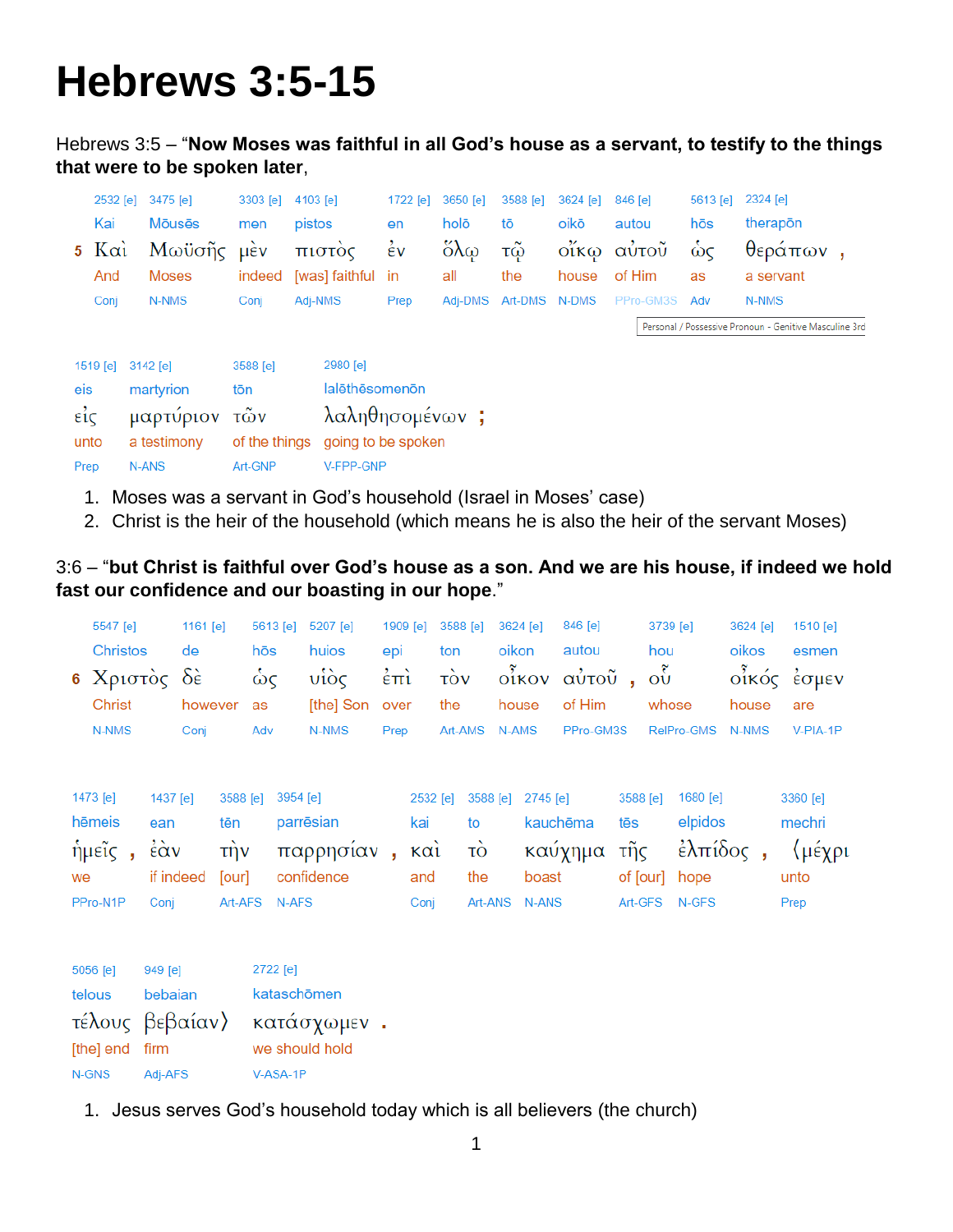- 2. "if indeed we hold fast our confidence and our boasting in our hope"
	- a. "if indeed" *ean* –
	- b. The condition of the "if" in 3:6 and 3:14 is the third class condition which means this may or may not be fulfilled. The "if" here means "if and I do not know" (see chart on page 4 below)
- 3. Continuance (meaning "the state of remaining in existence or operation.") is a consistent theme in the book of Hebrews. Continuance in the Christian profession and life is the test of real, genuine Christianity.
	- a. Consider the parable of the Sower in Matthew 13:1-9 and 13:18-23

| <b>PARABLE</b>                               | <b>EXPLANATION</b>                              |
|----------------------------------------------|-------------------------------------------------|
| "some seeds fell along the path, and the     | "When anyone hears the word of the kingdom      |
| birds came and devoured them"                | and does not understand it, the evil one        |
|                                              | comes and snatches away what has been           |
|                                              | sown in his heart. This is what was sown        |
|                                              | (Enemy: the Devil)<br>along the path."          |
| "Other seeds fell on rocky ground, where     | "As for what was sown on rocky ground, this is  |
| they did not have much soil, and immediately | the one who hears the word and immediately      |
| they sprang up, since they had no depth of   | receives it with joy, yet he has no root in     |
| soil, but when the sun rose they were        | himself, but endures for a while, and when      |
| scorched. And since they had no root,        | tribulation or persecution arises on account of |
| they withered away"                          | the word, immediately he falls away."           |
|                                              | (Enemy: the World)                              |
| "Other seeds fell among thorns, and the      | "As for what was sown among thorns, this is     |
| thorns grew up and choked them."             | the one who hears the word, but the cares of    |
|                                              | the world and the deceitfulness of riches       |
|                                              | choke the word, and it proves unfruitful."      |
|                                              | (Enemy: Sin Nature)                             |
| "Other seeds fell on good soil and produced  | "As for what was sown on good soil, this is the |
| grain, some a hundredfold"                   | one who hears the word and understands it.      |
|                                              | He indeed bears fruit and yields, in one case   |
|                                              | a hundredfold."                                 |
| "some sixty"                                 | "in another sixty"                              |
| "some thirty"                                | "in another thirty"                             |

i.

4. Another conditional sentence in Hebrews 10:26 –

"For *if* we go on sinning deliberately after receiving the knowledge of the truth, there no longer remains a sacrifice for sins, but a fearful expectation of judgment, and a fury of fire that will consume the adversaries."

- 5. Hebrews 3:14: Also note that "if" (or, *eanper*,  $\epsilon \alpha v \pi \epsilon \rho$ , "if indeed") is also in 3:14: "For we have come to share in Christ, if indeed we hold our original confidence firm to the end."
	- a. 3:14 is useful for understanding 3:6 since it:
		- i. Has the same theme
		- ii. Continues the explanation
		- iii. Uses the conjunction "if"
	- b. The two verses are discussing being in Christ's household (3:6) and partnership with Christ (3:14). Two different images, but the same theme: in Christ.
	- c. Two words are used to describe our response to being "in Christ" (or, in his household and partakers of Christ):
		- i. *Parrasia* /par-rhay-see'ah/  $\pi\alpha\rho\rho\eta\sigma\iota\alpha (3.6)$  "Confidence" meaning "freedom of speech" or "confidence"
			- 1. In the book of Hebrews *parrasia* is used positiveily.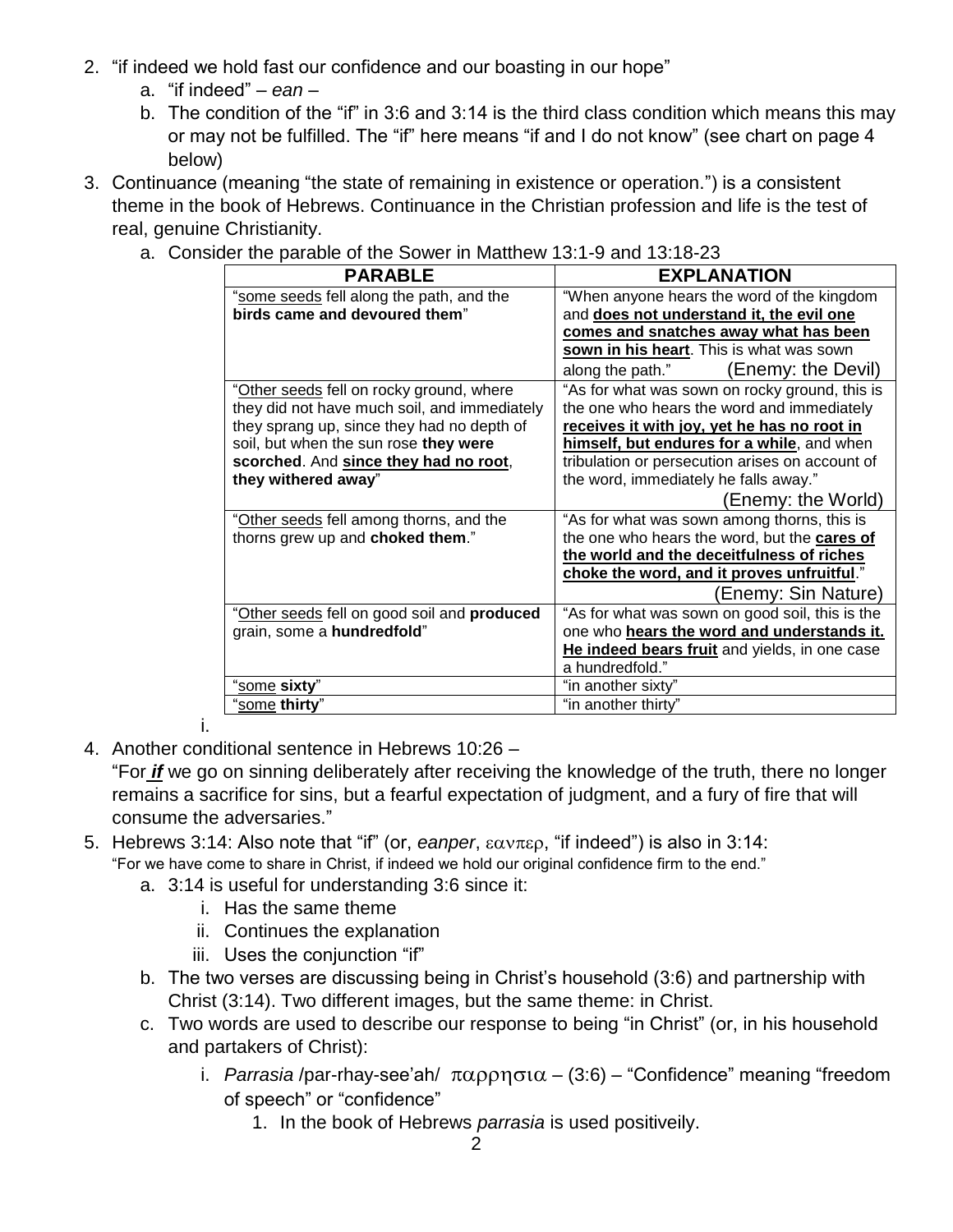- 2. In secular Greek *parrasia* denotes freedom of speech enjoyed by a citizen in a democracy.
- 3. One idea communicated here is the Christian is confident and freely speaks about Jesus Christ and is open about their faith. They would be considered confident!
- 4. In secular Greek *parrasia* indicates openness between friends in plain speaking.
- 5. In the Pentateuch of the LXX it is the freedom of the righteous man to speak openly before God (Job 27:9; 22:26)
- 6. The underlying meaning in the Hebrew language where this Greek word is used in translation is that of joy and trust in God:
	- a. Isaiah  $58:14 4$
	- b. Hebrews  $2:13 -$ "
- 7. The context of 3:6 is clearly saying we are to hold on to a status already given to us and keep it as a permanent possession. This is a God-given inheritance spoken of in the word *kleronomos* –  $\kappa \lambda \eta \rho o \nu o \mu o \varsigma$  – "an heir" – in Hebrews 1:2
- 8. A suggested paraphrase would be, "Do not give up your citizen's rights"
- 9. This section, and throughout the book, is focused on "holding on" and "not giving up" along with continuing in "hope" and "joy".
- ii. *Hupostasis* /hoop-os-tas-is/  $-$  ' $\nu \pi$ o $\sigma \tau \alpha \sigma \iota \zeta (3.14)$  "assurance" meaning "a support, substance, steadiness, assurance"
	- 1. *Hupostasis* comes from two words:
		- a. *Hupo* meaning "under"
		- b. *Histemi* meaning "to stand"
	- 2. Meaning and usage:
		- a. "standing under a guaranteed agreement", or the "title deed". This entitles someone to what is guaranteed under the particular agreement.
		- b. In Hebrews 11:1 and 11:6, *hupostasis* is the Lord's guarantee to fulfill the faith he planted as a seed in the believer.
			- i. Hebrews 11:1-2 "Now faith is the **assurance (***hupostasis*) of things hoped for, the **conviction (***elenchus***, meaning "proof")** of things not seen. For by it the people of old received their commendation."
			- ii. Hebrews 11:6 "without faith it is impossible to please him, for whoever would draw near to God must believe that he exists and that he rewards those who seek him."
	- 3. These two words were lacking in the wilderness generation. They had no confidence or assurance that God's word was true. Thus, they did not have faith. This means the "seed" of the Word of God was:
		- a. eaten by the enemy,
		- b. burned out by the world. or
		- c. choked by the sin nature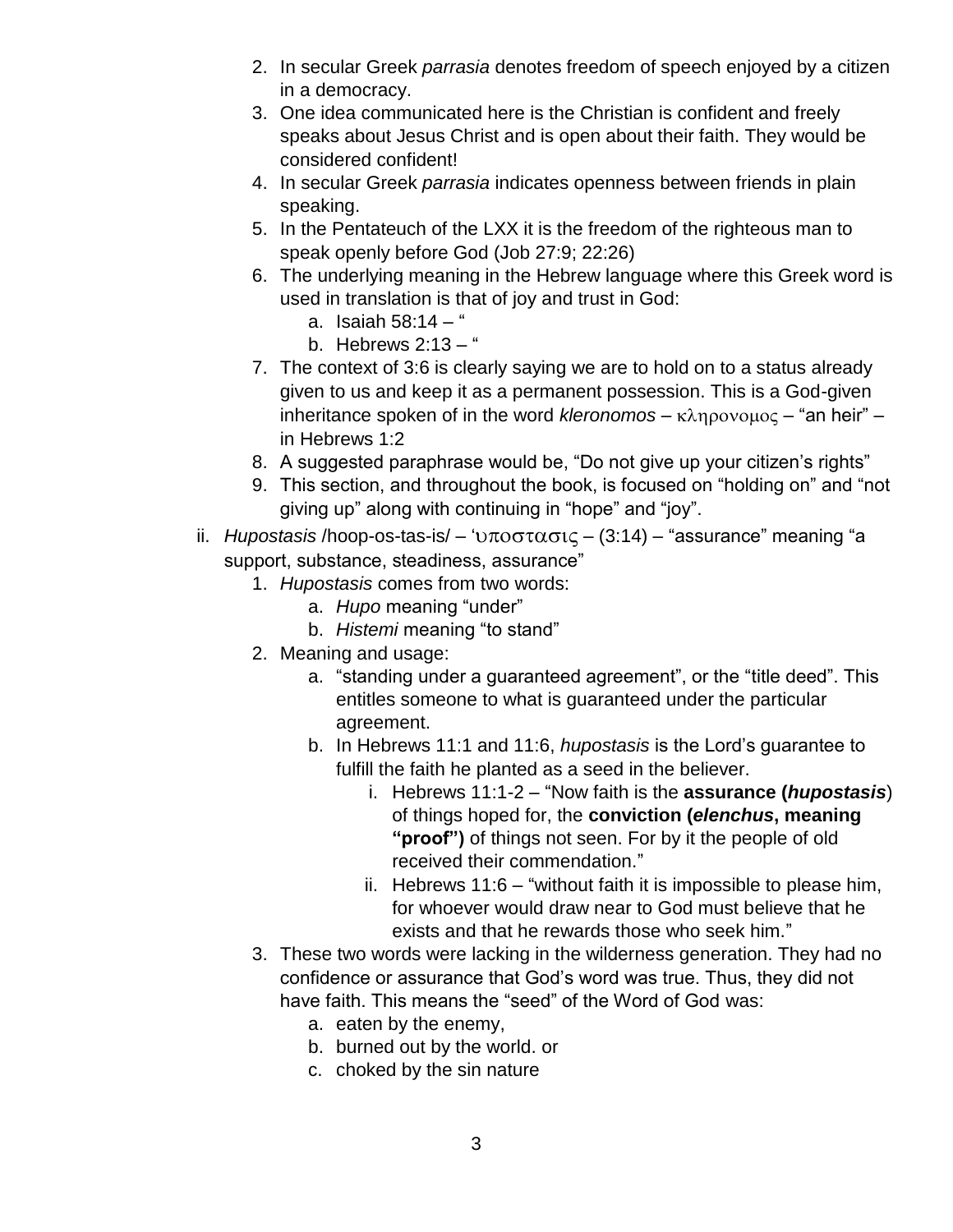# **Recognizing the Conditions of "If" or "ei"**

There are two parts of a conditional sentences (or, a sentence with an "if" clause/) The two parts are:

1. The subordinate clause, or "if" clause which states a supposition or condition

2. The principle clause, or "conclusion" clause, which states the result if the "if" clause is fulfilled. Example: "If you get there early *(this is the subordinate or "if" clause)*

then you will get a good seat *(this is the principle or conclusion clause)*

The Greek word **ei** is translated into English as "if, or whether." This word will be found in the first part or the subordinate clause of a conditional sentence.

The Greek word **an** is an untranslated word whose presence in a clause introduces the element of contingency. It will be found in the second part or the principle clause of a conditional sentence.

Here is an example from the Greek interlinear:

| ει<br>lf | εĸ<br>Οf | του<br>the | world      | κοσμου | ητε<br>you were |             |
|----------|----------|------------|------------|--------|-----------------|-------------|
| $\Omega$ | κοσμοσ   |            | $\alpha v$ | τo     | $1\delta$ 10V   | εφελει      |
| the      | world    |            | would      | its    | own             | have loved. |

#### **First Class Condition**

 **ei** plus indicative mood. . . . . .with conclusion clause in any mood and any tense Seen in Galatians 5:18, John 14:7

## **Second Class Condition**

 **ei** plus imperfect tense . . . . . . with conclusion clause **an** plus imperfect tense Seen in Luke 7:39, John 15:19 and 22

 **ei** plus Aorist or Pluperfect tense . . with conclusion clause **an** plus Aorist or Pluperfect tense. Seen in John 11:32, Matthew 11:21

## **Third Class Condition**

 **ei** plus Subjunctive mood . . . . . with conclusion clause in any verb form Seen in Romans 7:2, Matthew 9:21, 1 John 1:9

## **Fourth Class Condition**

 **ei** plus Optative mood . . . . . with conclusion clause **an** plus Optative mood Seen in 1 Peter 3:14, 1 Corinthians 14:10

| <b>CONDITION</b>      | <b>MEANING</b>                                                        | <b>EXAMPLE VERSE</b>                                                    |  |  |  |
|-----------------------|-----------------------------------------------------------------------|-------------------------------------------------------------------------|--|--|--|
| 1 <sup>st</sup> Class | "if and it is true"                                                   | 1 Cor. 15:2 - "I know you are"                                          |  |  |  |
| 2 <sup>nd</sup> Class | "if and it is not true"                                               | 1 Cor. 2:8 Luke 7:39                                                    |  |  |  |
| 3 <sup>rd</sup> Class | "if and I don't know"                                                 | Matt. 4:9 - "If you will bow<br>down and worship me"                    |  |  |  |
| 4 <sup>th</sup> Class | "If and I wish but it is not true"<br>or, "if but it is not probable" | Luke 22:67 - "If I tell you, you<br>will not believe"<br>1 Peter 3:14 - |  |  |  |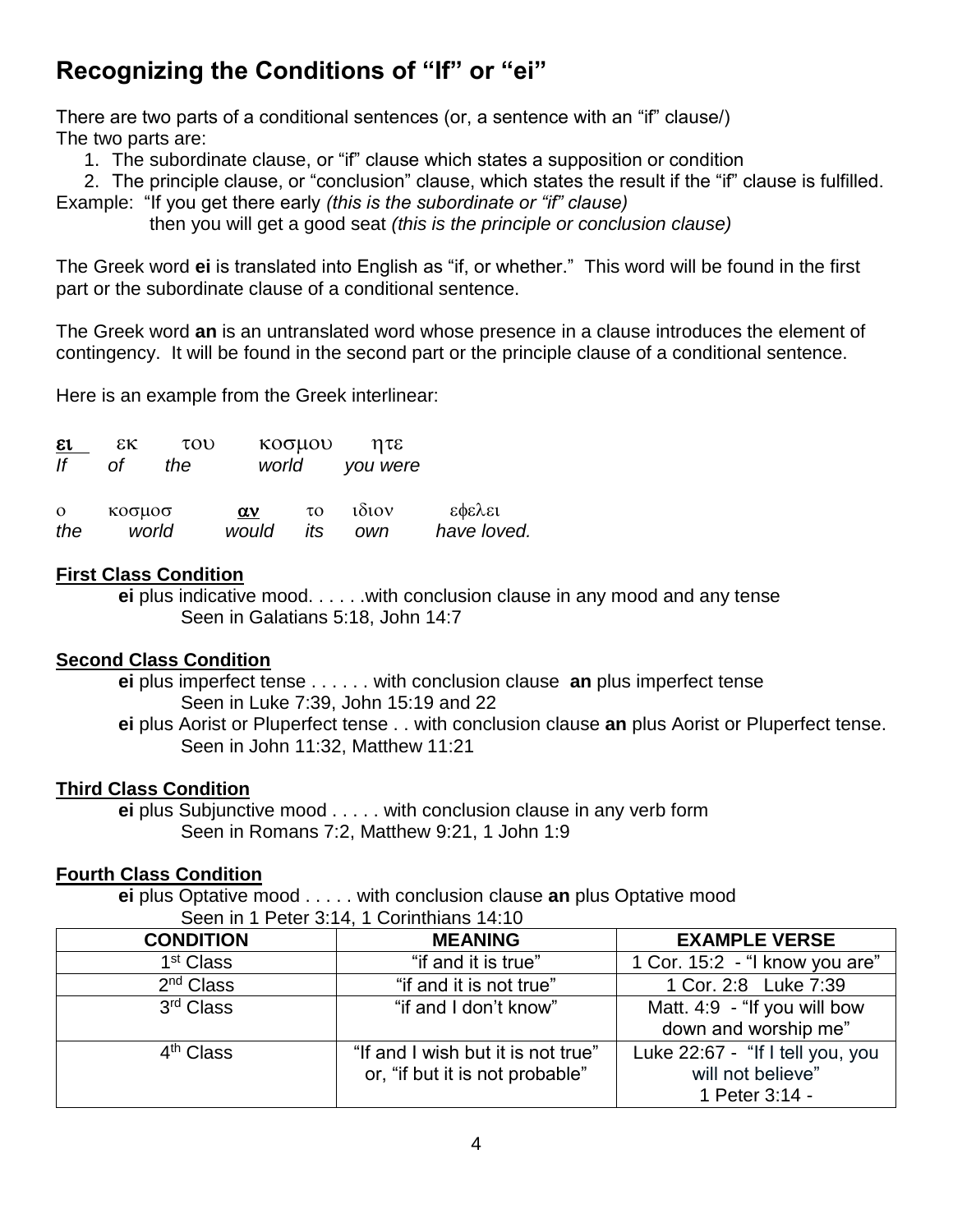3:7-11 – "Therefore, as the Holy Spirit says,

"**Today, if you hear his voice**,

8 **do not harden your hearts as in the rebellion,**

 **on the day of testing in the wilderness**,

9 **where your fathers put me to the test**

 **and saw my works for forty years**.

10 **Therefore I was provoked with that generation,**

**and said, 'They always go astray in their heart**;

 **they have not known my ways**.'

11 **As I swore in my wrath,**

 **'They shall not enter my rest**.'"

- 1. Similarities:
	- a. Christ delivered his people from Egypt. Christ delivered his people from sin.
	- b. Christ delivered his people from Egypt to enter the Promised Land. Christ delivered his people from sin to enter "the Rest" (faith, heaven, Kingdom)
	- c. People saw Christ's deeds in Egypt and wilderness in 1445 BC People saw Christ's deeds in Israel and Jerusalem in 30 AD
	- d. People followed Christ out of Egypt in 1445 BC People followed Christ out in 30 AD
	- e. People did not know Christ and his ways in 1445 BC People did not know Christ and his ways in 30 AD
	- f. People of 1445 BC were deceived because they did not know or understand Christ. They perished in 40 years. That generation was dead by 1445 BC. People of 30 AD were deceived because they did not know or understand Christ. They perished in 40 years (70 AD). That generation was dead by 70 AD. (Hebrews is being written to Jews in Judea and Jerusalem in 63 or 68 AD.)

g. The Exodus generation and the first generation of Christians were in a similar situation.

2. Luke 9:31 calls the death of Christ an exodus: "And behold, two men were talking with him, Moses and Elijah, who appeared in glory and

spoke of his **departure**, which he was about to accomplish at Jerusalem."

|              | 3739 [e]          |            | 3708 [e]         |               | 1722 [e]           | 1391 [e]           | 2036 [e]         | 3588 [e]        | 1841 [e]  | 846 [e]   |
|--------------|-------------------|------------|------------------|---------------|--------------------|--------------------|------------------|-----------------|-----------|-----------|
|              | hoi               |            | ophthentes       |               | en                 | doxē               | elegon           | tēn             | exodon    | autou     |
| 31           | $o_i$             |            | οφθέντες         |               | $\dot{\epsilon}$ v | δόξη               | έλεγον           | $\tau \eta \nu$ | έξοδον    | αὐτοῦ     |
|              | <b>Those</b>      |            | having appeared  |               | in                 | glory              | were speaking of | the             | going out | of Him    |
|              | RelPro-NMP        |            | <b>V-APP-NMP</b> |               | Prep               | N-DFS              | $V-IIA-3P$       | Art-AFS         | N-AFS     | PPro-GM3S |
|              |                   |            |                  |               |                    |                    |                  |                 |           |           |
|              |                   |            |                  |               |                    |                    |                  |                 |           |           |
| 3739 [e]     |                   | 3195 [e]   |                  | 4137 [e]      |                    | 1722 [e]           | 2419 [e]         |                 |           |           |
| hēn          |                   | ēmellen    |                  | plēroun       |                    | en                 | lerousalēm       |                 |           |           |
| $\hat{\eta}$ |                   |            | $\eta$ μελλεν    | πληροῦν       |                    | $\dot{\epsilon}$ v | 'Ιερουσαλήμ.     |                 |           |           |
| which        |                   |            | He was about     | to accomplish |                    | in                 | Jerusalem        |                 |           |           |
|              | <b>RelPro-AFS</b> | $V-IIA-3S$ |                  | <b>V-PNA</b>  |                    | Prep               | N-DFS            |                 |           |           |

 $\overline{5}$ 

3. Luke, Stephen, Paul and Jude make this connection of the Exodus generation and the church: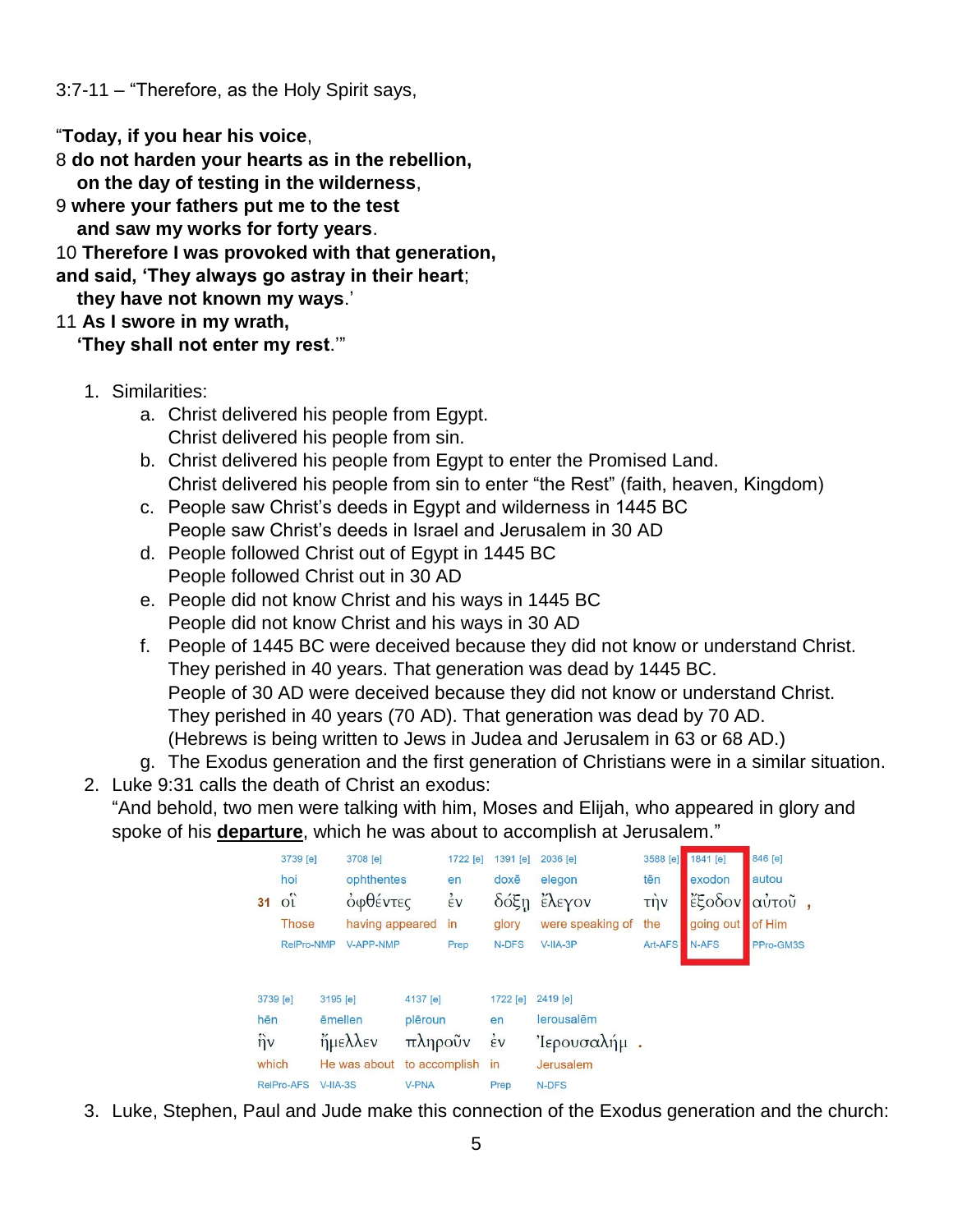- a. Stephen in Acts 7:33-40 (read)
- b. Paul 1 Corinthians 5:7-8 "Cleanse out the old leaven that you may be a new lump, as you really are unleavened. For Christ, our Passover lamb, has been sacrificed. 8 Let us therefore celebrate the festival, not with the old leaven, the leaven of malice and evil, but with the unleavened bread of sincerity and truth."
- c. Paul in 1 Corinthians 10:1, 3, 4 -

"For I do not want you to be unaware, brothers, that our fathers were all under the cloud, and all passed through the sea, and all were baptized into Moses in the cloud and in the sea, and all ate the same spiritual food, and all drank the same spiritual drink. For they drank from the spiritual Rock that followed them, and **the Rock was Christ**. Nevertheless, with most of them God was not pleased, for they were overthrown in the wilderness. **Now these things took place as examples for us**, that we might not desire evil as they did. Do not be idolaters as some of them were; as it is written, "The people sat down to eat and drink and rose up to play." We must not indulge in sexual immorality as some of them did, and twenty-three thousand fell in a single day. We must not put Christ to the test, as some of them did and were destroyed by serpents, nor grumble, as some of them did and were destroyed by the Destroyer. Now these things happened to them as an example, but they were written down for our instruction, on whom the end of the ages has come. Therefore let anyone who thinks that he stands take heed lest he fall." (1 Corinthians 10:1-12)

d. Jude in Jude 5 -

"Now I want to remind you, although you once fully knew it, that **Jesus**, who saved a people out of the land of Egypt, afterward destroyed those who did not believe."

- 4. Psalm 95
	- a. 95:1-7 is a call to praise and worship the Lord
	- b. 95:7b-11 is a strong warning to not ignore his voice and choose ignorance/sin/hard heart instead of understanding/faith/obedience.
	- c. 95:8 ESV
		- i. Psalm 3:8 -

"**do not harden your hearts as in the rebellion, on the day of testing in the wilderness**



ii. Hebrews 3:8 -

"**do not harden your hearts as in the rebellion, on the day of testing in the wilderness**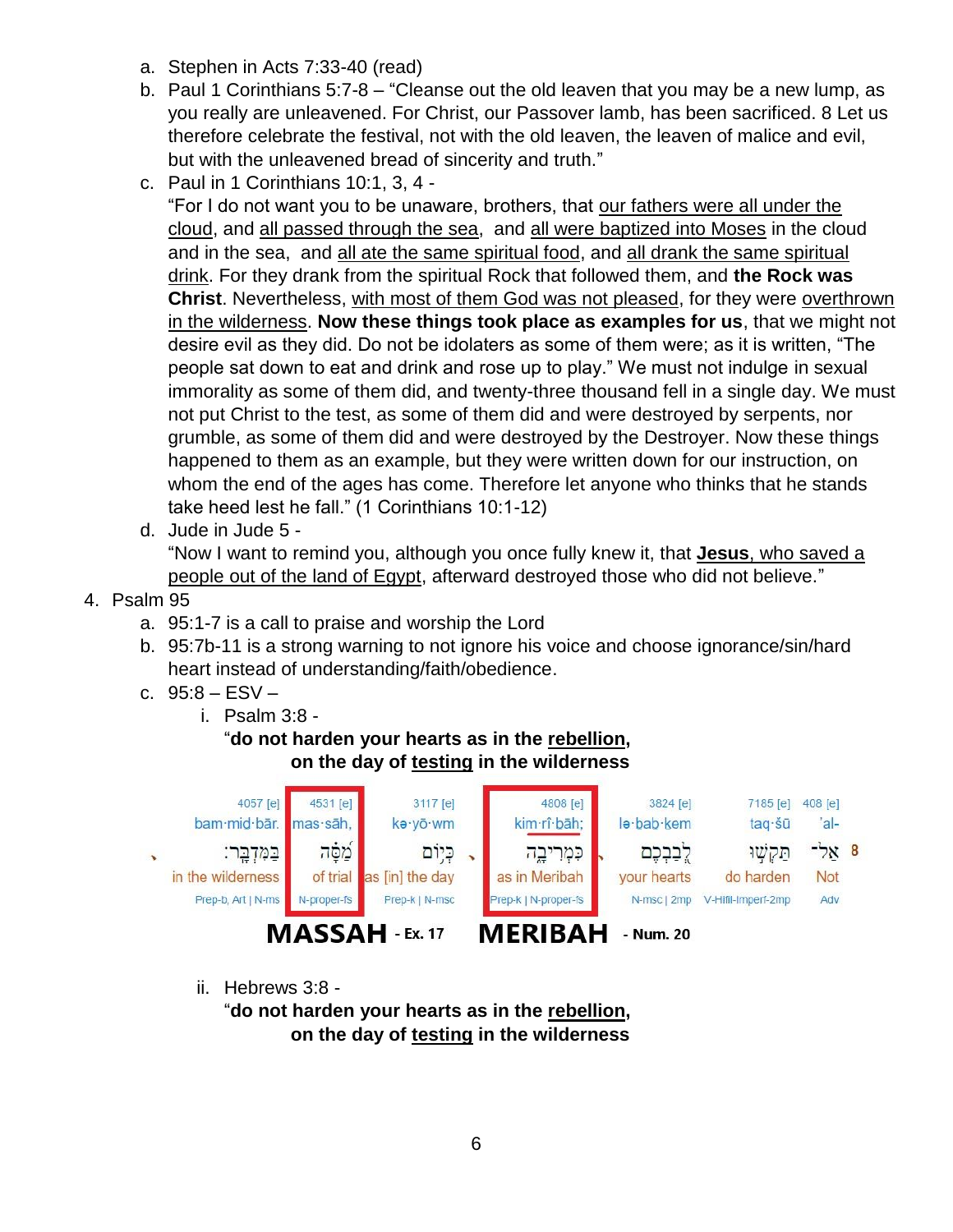

- iii. "Massah" means "testing" "Meribah" means "quarreling"
- iv. Exodus 17:1-7 after leaving the Desert of Sin the Israelites were camped at Rephidim, but they had no water for 3 days. Moses called the place **Massah and Meribah**. Here Moses was told to strike the rock.



v. Numbers 20:1-13 occurs 40 years later. This **Meribah** is different than "Massah Meribah" of Exodus 17 which was just a few days outside of Egypt forty years earlier. This location was in the Desert of Zin while Israel was staying at Kadesh.Here Moses was told to speak to the rock, but instead he struck the rock.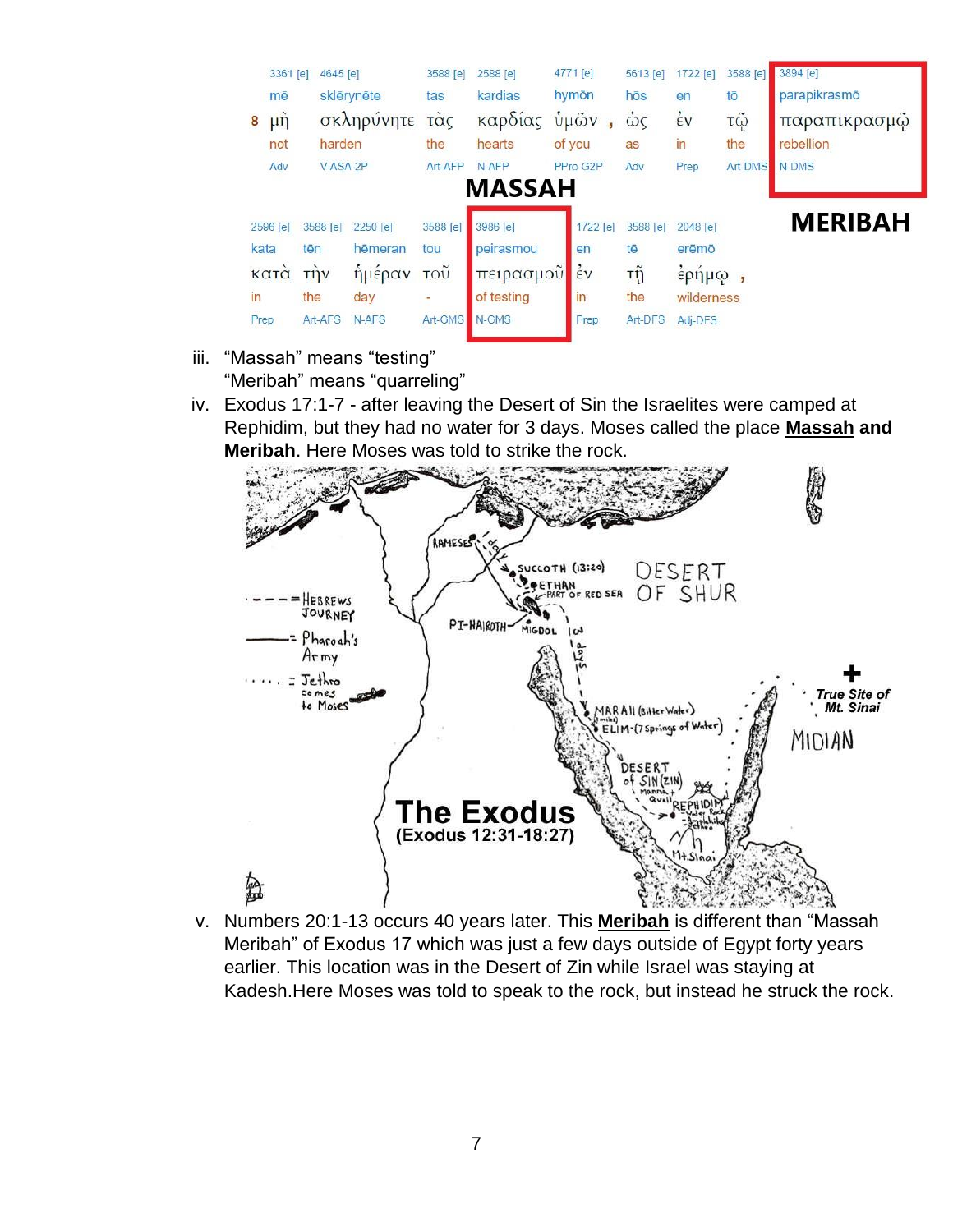This was called the waters of Meribah because Israel quarreled with the Lord.





|         | $991$ [e]            |                    | $80$ [e] |               |         | $3361$ [e]     | 4219 [e]  | 1510 [e]   |                  | 1722 [e]         | 5100 [e]        | 4771 [e]       | 2588 [e] | 4190 [e]      |
|---------|----------------------|--------------------|----------|---------------|---------|----------------|-----------|------------|------------------|------------------|-----------------|----------------|----------|---------------|
|         | <b>Blepete</b>       |                    | adelphoi |               | mē      |                | pote      | estai      |                  | en               | tini            | hymōn          | kardia   | ponēra        |
|         | 12 $B\lambda$ έπετε, |                    |          | άδελφοί,      |         | $\mu$ ή $\sim$ |           | ποτε έσται |                  | ἔν               | <b>TIV1</b>     | ύμῶν           |          | καρδία πονηρά |
|         | <b>Take heed</b>     |                    | brothers |               | lest    |                | ever      |            | there will be in |                  | any             | of you         | a heart  | evil          |
|         | V-PMA-2P             |                    | N-VMP    |               | Adv     |                | Conj      | V-FIM-3S   |                  | Prep             | <b>IPro-DMS</b> | PPro-G2P N-NFS |          | Adj-NFS       |
|         |                      |                    |          |               |         |                |           |            |                  |                  |                 |                |          |               |
|         |                      |                    |          |               |         |                |           |            |                  |                  |                 |                |          |               |
| 570 [e] |                      |                    | 1722 [e] | 3588 [e]      | 868 [e] |                |           | 575 [e]    | 2316 [e]         | 2198 [e]         |                 |                |          |               |
|         | apistias             | en                 |          | tō            |         | apostēnai      |           | apo        | Theou            | zōntos           |                 |                |          |               |
|         | άπιστίας,            | $\dot{\epsilon}$ v |          | τῷ            |         |                | άποστῆναι |            |                  | άπὸ Θεοῦ ζῶντος. |                 |                |          |               |
|         | of unbelief          | into               |          | ٠             |         | falling away   |           | from       | God              | [the] living     |                 |                |          |               |
| N-GFS   |                      | Prep               |          | Art-DNS V-ANA |         |                |           | Prep       | N-GMS            | V-PPA-GMS        |                 |                |          |               |

- 1. The Exodus generation rejected Moses (and, the Lord) and did not enter the Promised Land. These first century Jews are in danger of rejecting Jesus (the Lord) and not being allowed to enter the Kingdom Age
	- a. This is stated in a parable by Jesus in Matthew 8 concerning the faith of the Centurion: "When he had entered Capernaum, a centurion came forward to him, appealing to him, "Lord, my servant is lying paralyzed at home, suffering terribly." And he said to him, "I will come and heal him." But the centurion replied, "Lord, I am not worthy to have you come under my roof, but only say the word, and my servant will be healed. For I too am a man under authority, with soldiers under me. And I say to one, 'Go,' and he goes, and to another, 'Come,' and he comes, and to my servant, 'Do this,' and he does it." When Jesus heard this, he marveled and said to those who followed him, "Truly, I tell you, with no one in Israel have I found such faith. I tell you, many will come from east and west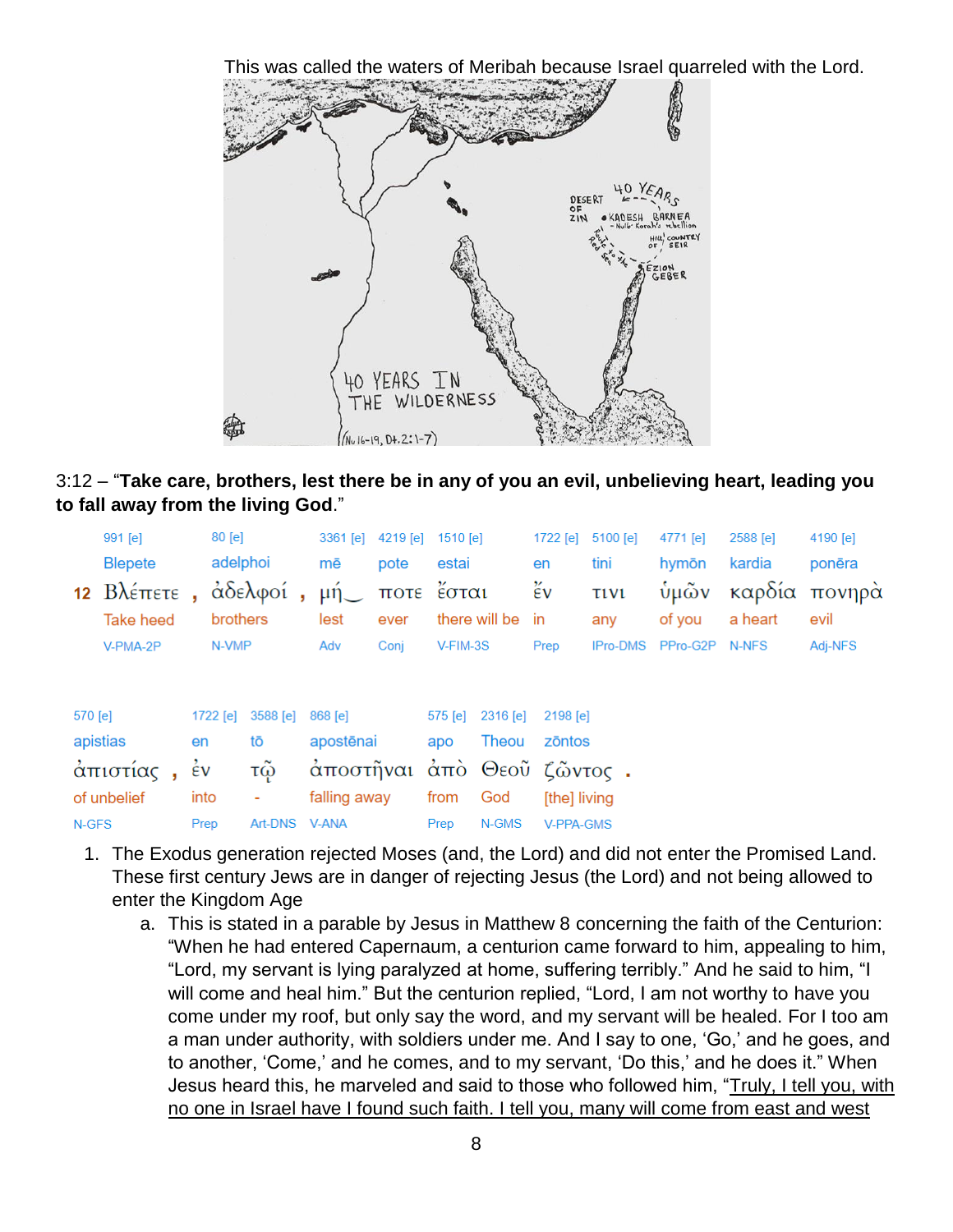and recline at table with Abraham, Isaac, and Jacob in the kingdom of heaven, while the sons of the kingdom will be thrown into the outer darkness. In that place there will be weeping and gnashing of teeth." And to the centurion Jesus said, "Go; let it be done for you as you have believed." And the servant was healed at that very moment." (Matthew 8:5-13)

- 2. "a heart evil of unbelief"
	- a. "evil" *ponera* –
	- b. "unbelief" *apistias*
		- i. Disloyalty and passive failure to believe
- 3. "falling away from the living God"
	- a. "falling away" *apostenai* is an aorist infinitive active verb, meaning is more active then a mere fading away. It is active rebellion. The believer will not actively rebel against the living God.
		- i. From two Greek words:
			- 1. *Apo* "from" "away from"
			- 2. *Histemi* /his-tay-mee/ "to make to stand, "to stand"
		- ii. Greek meaning:
			- 1. "to lead away, to depart from"
			- 2. "instigate to revolt; usually (reflexively or automatically) to desist, desert"
				- a. For example, instinctively resisting or opposing an idea or practice that hinders your plan or your goal
				- b. Or, opposing political policies that decrease your income.
		- iii. This is where we get the word apostasy.
		- iv. 2 Thessalonians 2:3 "Let no one deceive you in any way. For that day will not come, unless the rebellion comes first, and the man of lawlessness is revealed, the son of destruction."

| $3 \mu \eta$             | 3361 [e]<br>mē<br><b>No</b><br>Adv | tis<br><b>TIC</b><br>one | 5100 [e]<br><b>IPro-NMS</b>     | 4771 [e]<br>hymas<br>υμας<br><b>VOU</b><br>PPro-A2P | 1818 [e]<br>exapatēsē<br>έξαπατήση κατά μηδένα τρόπον,<br>should deceive<br>$V-ASA-3S$ | 2596 [e]<br>kata<br>in<br>Prep              | 3367 [e]<br>mēdena<br>not one<br>Adj-AMS                    | 5158 [e]<br>tropon<br>way<br>N-AMS |                                 | 3754 [e]<br>hoti<br>$5\tau_1$<br>because [it is] if<br>Conj | 1437 [e]<br>ean<br>έὰν<br>Conj               | 3361 [e]<br>mē<br>$\mu$ n<br>not [until]<br>Adv       | 2064 [e]<br>elthē<br>$\epsilon \lambda \theta$ η<br>$V-ASA-3S$      | shall have come                                      | 3588 [e]<br>hē<br>n<br>the<br>Art-NFS | 646 [e]<br>apostasia<br>αποστασία<br>apostasy<br>N-NFS |
|--------------------------|------------------------------------|--------------------------|---------------------------------|-----------------------------------------------------|----------------------------------------------------------------------------------------|---------------------------------------------|-------------------------------------------------------------|------------------------------------|---------------------------------|-------------------------------------------------------------|----------------------------------------------|-------------------------------------------------------|---------------------------------------------------------------------|------------------------------------------------------|---------------------------------------|--------------------------------------------------------|
| prōton<br>first<br>Adv-S | 4412 [e]<br>πρῶτον                 |                          | kai<br>$K\alpha$<br>and<br>Conj | 2532 [e] 601 [e]<br>apokalyphthe<br>V-ASP-3S        | αποκαλυφθῆ<br>shall have been revealed the                                             | 3588 [e]<br>ho<br>$\dot{\delta}$<br>Art-NMS | 444 [e]<br>anthropos<br>άνθρωπος τῆς<br>man<br><b>N-NMS</b> |                                    | 3588 [e]<br>tēs<br>-<br>Art-GFS | 458 [e]<br>anomias<br>άνομίας,<br>of lawlessness<br>N-GFS   | 3588 [e]<br>ho<br>$\delta$<br>the<br>Art-NMS | 5207 [e]<br>huios<br>vio <sub>5</sub><br>son<br>N-NMS | 3588 [e]<br>tēs<br>τῆς<br>$\overline{\phantom{a}}$<br>Art-GFS N-GFS | $684$ [e]<br>apõleias<br>άπωλείας.<br>of destruction |                                       |                                                        |

3:13 – "**But exhort one another every day, as long as it is called '***today***,' that none of you may be hardened by the deceitfulness of sin**."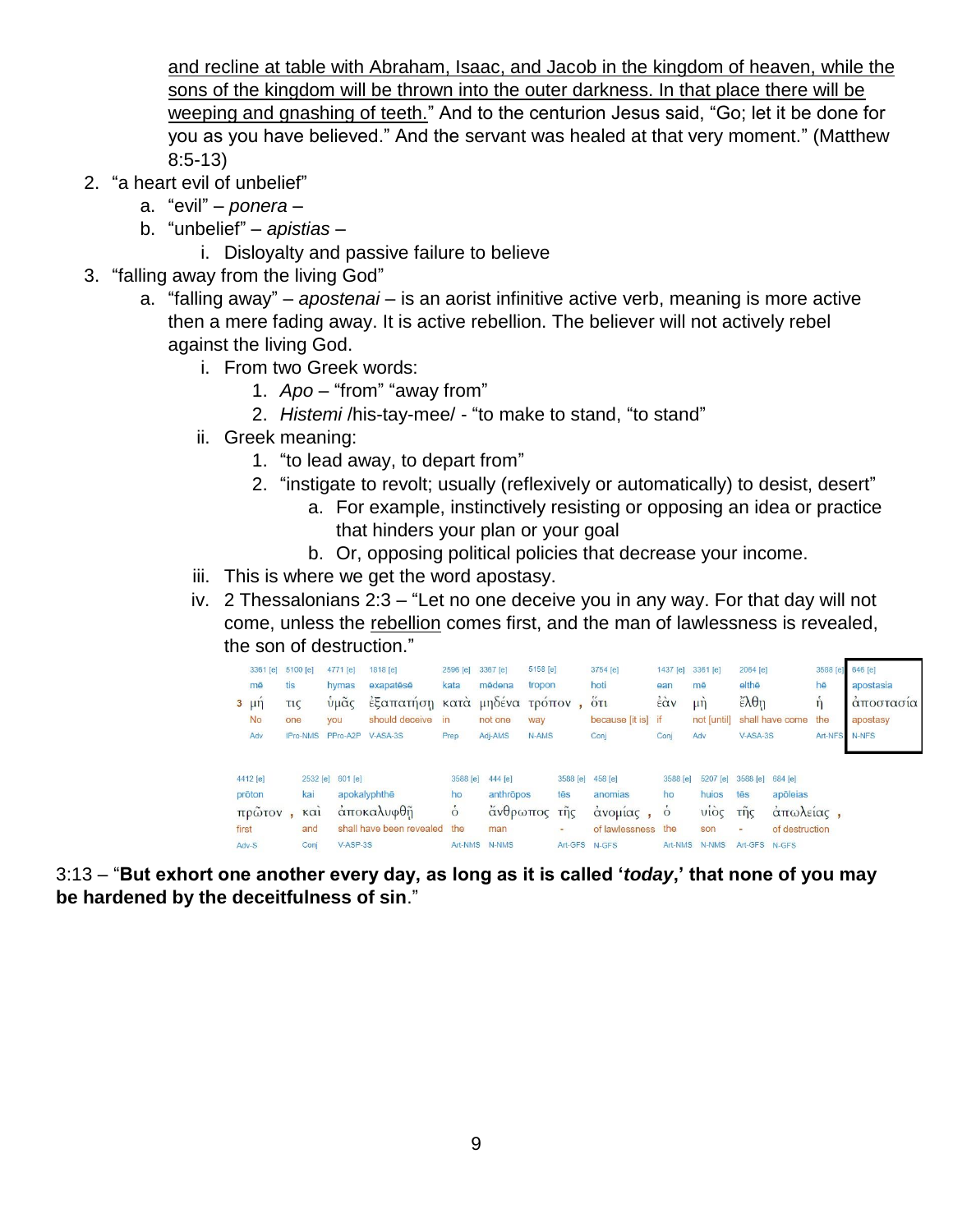|          | 235 [e]      | 3870 [e]    |            | 1438 [e]                                 | 2596 [e] | 1538 [e]   |          | 2250 [e] | 891 [e] | 3739 [e]               | 3588 [e]      | 4594 [e]  |
|----------|--------------|-------------|------------|------------------------------------------|----------|------------|----------|----------|---------|------------------------|---------------|-----------|
|          | alla         | parakaleite |            | heautous                                 | kath'    | hekastēn   |          | hēmeran  | achris  | hou                    | to            | Sēmeron   |
|          |              |             |            | 13 άλλά παρακαλεΐτε έαυτους καθ' έκάστην |          |            |          | ἡμέραν   | άχρις   | O <sup>U</sup>         | τò            | Σήμερον   |
|          | <b>But</b>   | encourage   |            | other                                    | each     | every      |          | day      | while   | $\blacksquare$         | ۰             | today     |
|          | Conj         | V-PMA-2P    |            | RefPro-AM3P                              | Prep     | Adj-AFS    |          | N-AFS    | Prep    | RelPro-GMS             | Art-NNS       | Adv       |
| 2564 [e] |              | 2443 [e]    | $3361$ [e] | 4645 [e]                                 |          | 5100 [e]   | 1537 [e] | 4771 [e] | 539 [e] |                        | 3588 [e]      | 266 [e]   |
| kaleitai |              | hina        | mē         | sklērynthē                               |          | tis        | ex       | hymōn    | apatē   |                        | tēs           | hamartias |
|          | καλεῖται     | ίνα         | μή         | σκληρυνθῆ                                |          | <b>τις</b> | ἐξ       | ύμῶν     | άπάτη   |                        | τῆς           | αμαρτίας  |
|          | it is called | so that     | not        | may be hardened                          |          | one        | οf       | you      |         | by [the] deceitfulness |               | of sin    |
|          | V-PIM/P-3S   | Conj        | Adv        | V-ASP-3S                                 |          | IPro-NMS   | Prep     | PPro-G2P | N-DFS   |                        | Art-GFS N-GFS |           |

- 1. "exhort" *parakaleite* means "to call to or for", "to exhort", "to encourage"
	- a. Two Greek words:
		- i. *Para* "from beside", "by the side of" "beside"
		- ii. *Kaleo* "to call"

# 3:14 – "**For we have come to share in Christ, if indeed we hold our original confidence firm to the end**."

| 3353 [e]         |      | 1063 [e] 3588 [e] 5547 [e] |               | 1096 [e]                                                                            | 1437 [e] | 3588 [e]      | 746 [e] | 3588 [e] 5287 [e] |             |
|------------------|------|----------------------------|---------------|-------------------------------------------------------------------------------------|----------|---------------|---------|-------------------|-------------|
| Metochoi gar tou |      |                            | Christou      | gegonamen                                                                           | eanper   | . tēn         | archēn  | tēs               | hypostaseōs |
|                  |      |                            |               | 14 Μέτοχοι γάρ τοῦ Χριστοῦ γεγόναμεν, ἐάνπερ την άρχην τῆς ὑποστάσεως               |          |               |         |                   |             |
|                  |      |                            |               | Partakers for - of Christ we have become if indeed from the beginning the assurance |          |               |         |                   |             |
| Adi-NMP          | Coni |                            | Art-GMS N-GMS | V-RIA-1P                                                                            | Conj     | Art-AFS N-AFS |         | Art-GFS N-GFS     |             |

| 3360 [e] 5056 [e] |                | 949 [e] | 2722 [e]                         |  |
|-------------------|----------------|---------|----------------------------------|--|
| mechri telous     |                | bebaian | kataschōmen                      |  |
|                   |                |         | μέχρι τέλους βεβαίαν κατάσχωμεν. |  |
| unto              | [the] end firm |         | we should hold                   |  |
| Prep              | N-GNS          | Adj-AFS | V-ASA-1P                         |  |

- 1. "share" or "partakers" *metochoi* "sharing in" and is used to say:
	- a. "a sharer"
	- b. "a partner"
	- c. "an associate"
- 2. "confidence" or "assurance" *hypostaseos* "a support", "substance", "steadiness", "assurance"
	- a. From two Greek words:
		- i. *Hypo* "under"
		- ii. *Histemi* "to stand"
	- b. The idea is to stand under as a guarantee of the agreement, such as a title-deed". This guarantees the title of possession. Used in:
		- i. Hebrews 11:1
		- ii. Hebrews 11:6